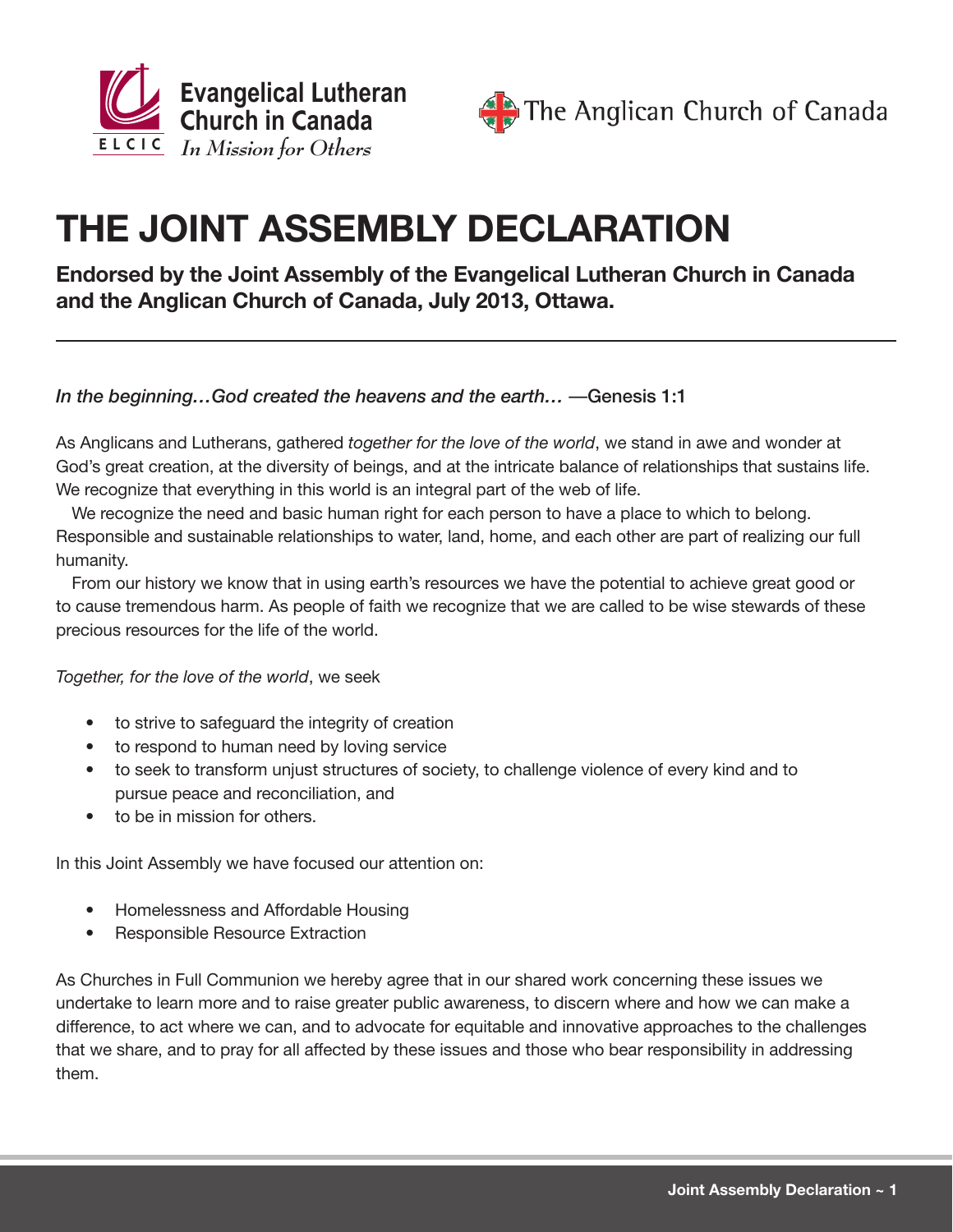### Homelessness and Affordable Housing

*Foxes have holes, and birds of the air have nests; but the Son of Man has nowhere to lay his head. —*Luke 9.58

As we look across Canada, we are disturbed by the reality that around 400,000 people<sup>1</sup> are without a healthy place to live and that homelessness has continued to increase despite years of unprecedented economic growth and prosperity in our country. The costs in terms of human suffering are staggering, as are the additional burdens for health care and social services. Many in our society, notably the working poor, are unable to find affordable housing while others who are amongst the most vulnerable in our society lack a place called "home". Similarly, the number of forcibly displaced persons worldwide has grown to close to 43 million<sup>2</sup>, more than the population of our own country.

Our local churches are amongst those who are providing a broad range of services and support for these individuals and families. While our efforts help them day by day we firmly believe that a comprehensive, collaborative, and coordinated initiative among all levels of government and stakeholders is required to address the underlying causes of homelessness and the alarming statistics concerning substandard housing; and that an effective and accountable implementation process is required to meet our obligation "to respect, protect and fulfill the right to adequate housing", a motion that passed unanimously in our Parliament.

#### Therefore, we commit

- • to **learn** about the issues that contribute to poverty, homelessness, and substandard housing and to **raise awareness** within our communities of the challenges and the potential engagement in supporting initiatives to address these challenges
- • to **act** by nurturing and supporting our own networks of agencies and programs with and for the homeless, the under housed, and refugees
- to **act** by exploring new models and working with partners, on innovative approaches to address poverty and homelessness
- to **advocate** for renewed Federal funding, an integrated national collaborative strategy, and greater accountability on the part of provinces and municipalities in addressing underlying causes of homelessness and in providing opportunities for affordable housing
- to **pray** for safe, affordable and adequate housing for all.

<sup>1</sup>"Defining and Enumerating Homelessness in Canada," Library of Parliament Research Publications. http://www.parl.gc.ca/Content/LOP/ResearchPublications/prb0830-e.htm February 17, 2013. <sup>2</sup>UN High Commissioner for Refugees, "2011 in Review," http://www.unhcr.org/4fd6f87f9.html February 17, 2013.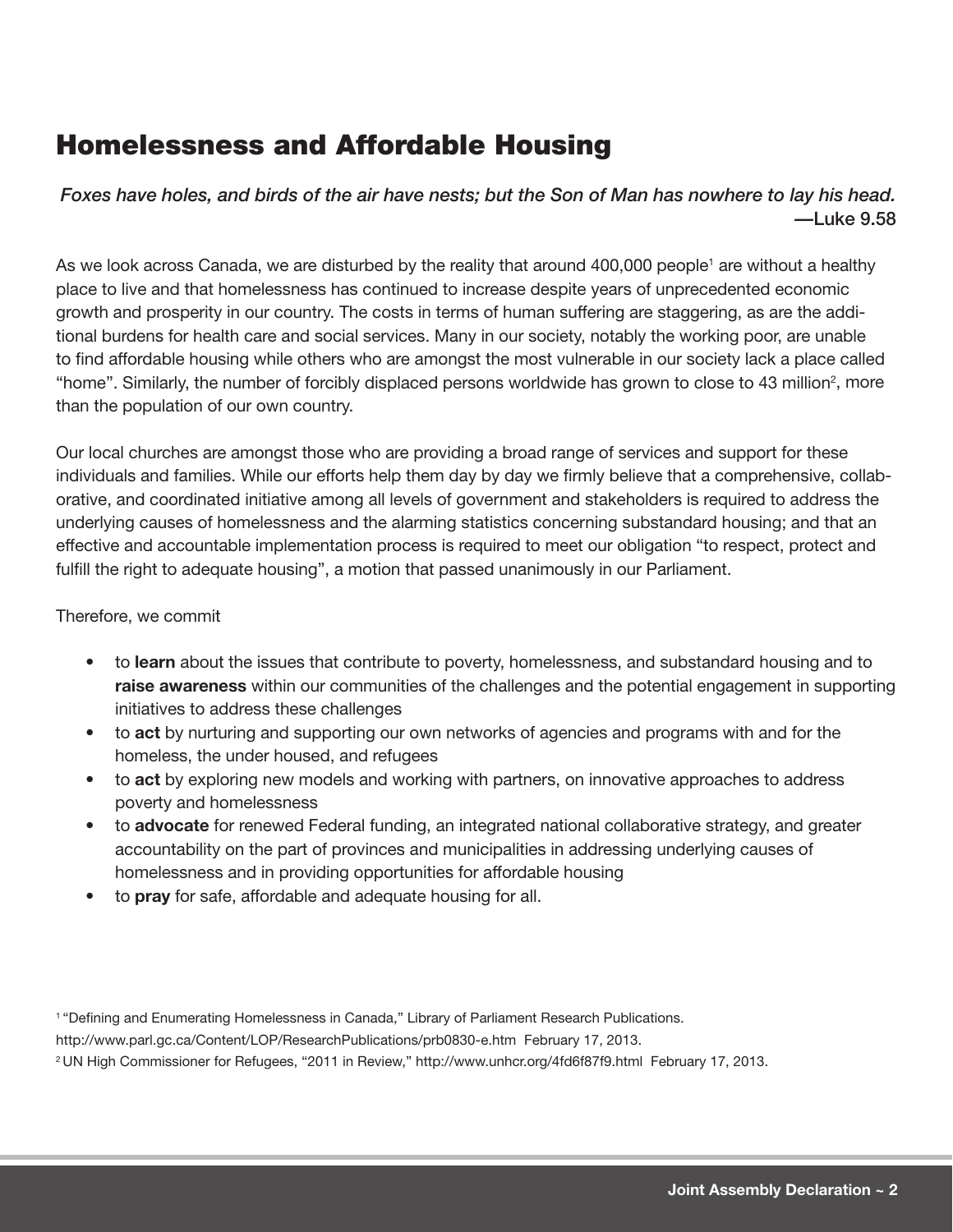### Responsible Resource Extraction

*I brought you into a plentiful land…but you defiled my land, and made my heritage an abomination. —*Jeremiah 2.7

At home and abroad, Canadian companies are major players in mining, various forms of resource extraction, and energy production and related development projects. They generate wealth for our societies but they also give rise to serious and complex environmental, socio-economic, and human rights issues.

We are concerned that recent Canadian legislation [NB: bills C-38 and C-45] has made changes to environmental legislation and assessment processes that potentially threaten the ecological integrity of areas under proposed development.

In Canada and elsewhere, resource extraction and development projects often cross the traditional territories of Indigenous peoples without their Free, Prior and Informed Consent, a right enshrined in the UN Declaration of the Rights of Indigenous Peoples, to which Canada is a signatory nation.

Many of our global church partners, and members of our own churches, have called on us to address these issues as Canadian churches. We bear a moral responsibility to address these issues and concerns in partnership with others.

#### We commit

- to **learn** about issues of resource extraction and the effects on environment, health, Indigenous peoples, communities, and economies and to **raise awareness** within our communities and with policy shapers and decision makers
- to **act** in support of our partners in defining their own development goals, including supporting Indigenous communities in Canada and elsewhere in exercising their right to Free, Prior, and Informed Consent; and to act to embed enforceable legal obligations based on FPIC in Canadian policies and practices with respect to resource extraction
- to **advocate** for responsible and ethical investment and actions by individuals, faith communities, corporations, and governments both in Canada and around the world
- to **pray** for the humility and discipline to use Earth's resources wisely and responsibly.